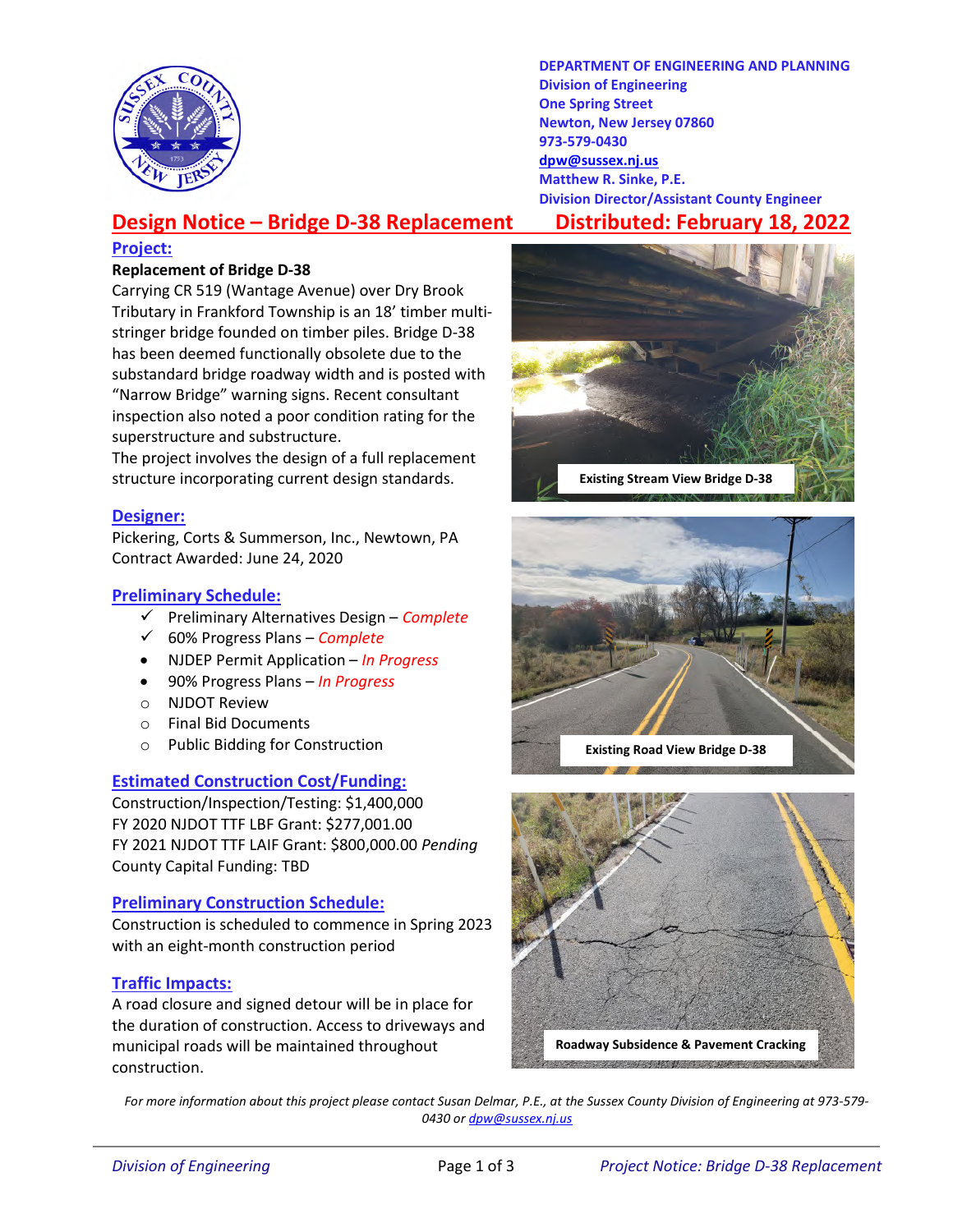

DEPARTMENT OF ENGINEERING AND PLANNING Division of Engineering One Spring Street Newton, New Jersey 07860 973-579-0430 dpw@sussex.nj.us Matthew R. Sinke, P.E. Division Director/Assistant County Engineer

## Design Notice – Bridge D-38 Replacement Distributed: February 18, 2022



Location Map